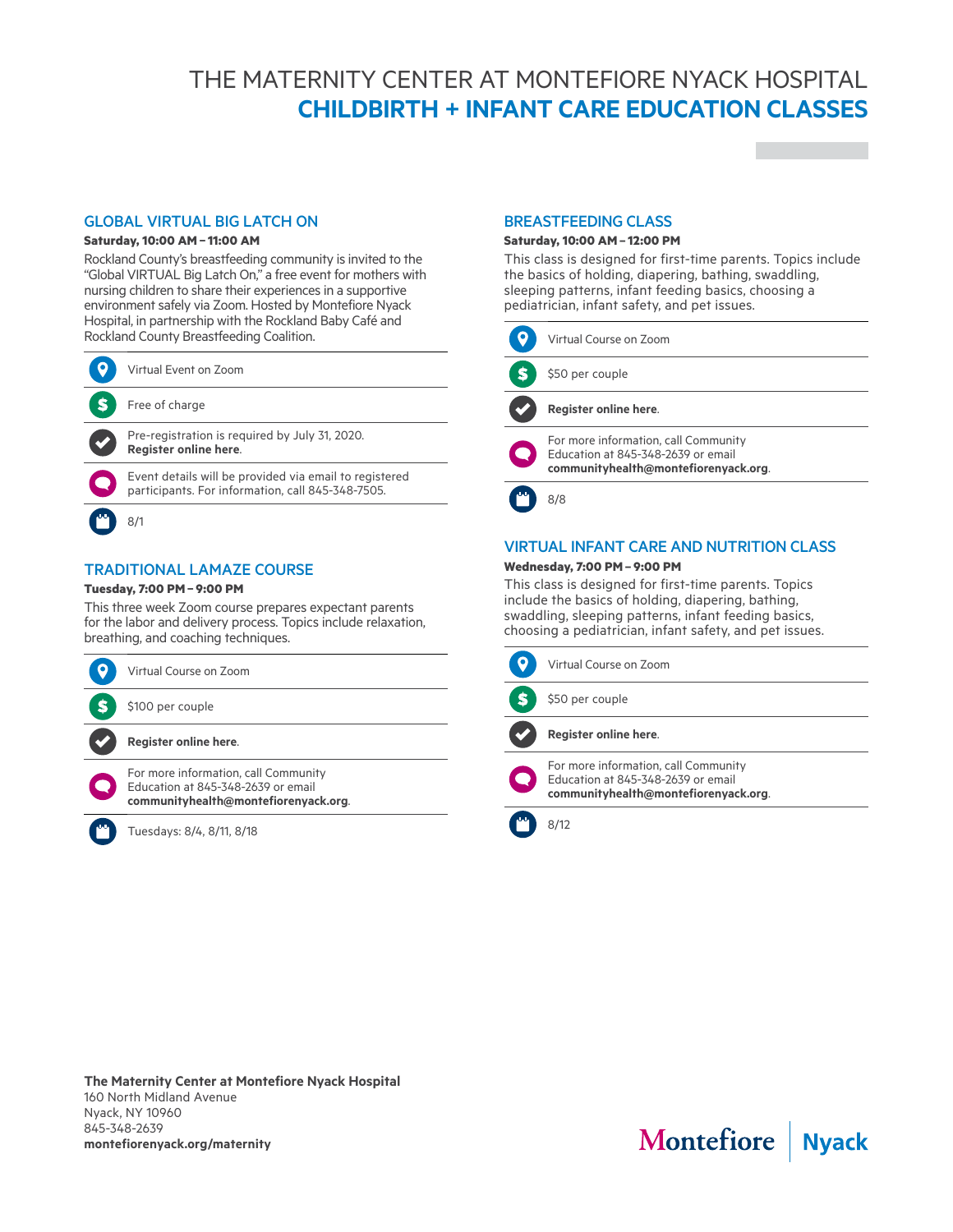# THE MATERNITY CENTER AT MONTEFIORE NYACK HOSPITAL **CHILDBIRTH + INFANT CARE EDUCATION CLASSES**

# VIRTUAL INFANT CPR CLASS

#### **Wednesday, 7:00 PM– 9:00 PM**

A two-hour course to help family members perform Cardiopulmonary Resuscitation (CPR) on children, ages newborn to 12 months.

| Virtual Course on Zoom                                                                                                     |
|----------------------------------------------------------------------------------------------------------------------------|
| \$50 per couple                                                                                                            |
| Register online here.                                                                                                      |
| For registration information, call Community<br>Education at 845-348-2639 or email<br>communityhealth@montefiorenyack.org. |
|                                                                                                                            |

#### VIRTUAL WEEKEND ACCELERATED LAMAZE CLASS

**Saturday, 10:00 AM– 1:00 PM**

# **Sunday, 10:00 AM– 1:00 PM**

Expectant parents can attend this two-day, 3-hour course to learn about the childbirth process and our Maternity Center.



Saturday, 8/15 and Sunday, 8/16

## VIRTUAL INFANT CPR CLASS

#### **Thursday, 1:00 PM– 3:00 PM**

A two-hour course to help family members perform Cardiopulmonary Resuscitation (CPR) on children, ages newborn to 12 months.

| Virtual Course on Zoom                                                                                                     |
|----------------------------------------------------------------------------------------------------------------------------|
| \$50 per couple                                                                                                            |
| Register onlne here.                                                                                                       |
| For registration information, call Community<br>Education at 845-348-2639 or email<br>communityhealth@montefiorenyack.org. |
|                                                                                                                            |

#### **The Maternity Center at Montefiore Nyack Hospital** 160 North Midland Avenue Nyack, NY 10960 845-348-2639 **montefiorenyack.org/maternity**

Montefiore | Nyack